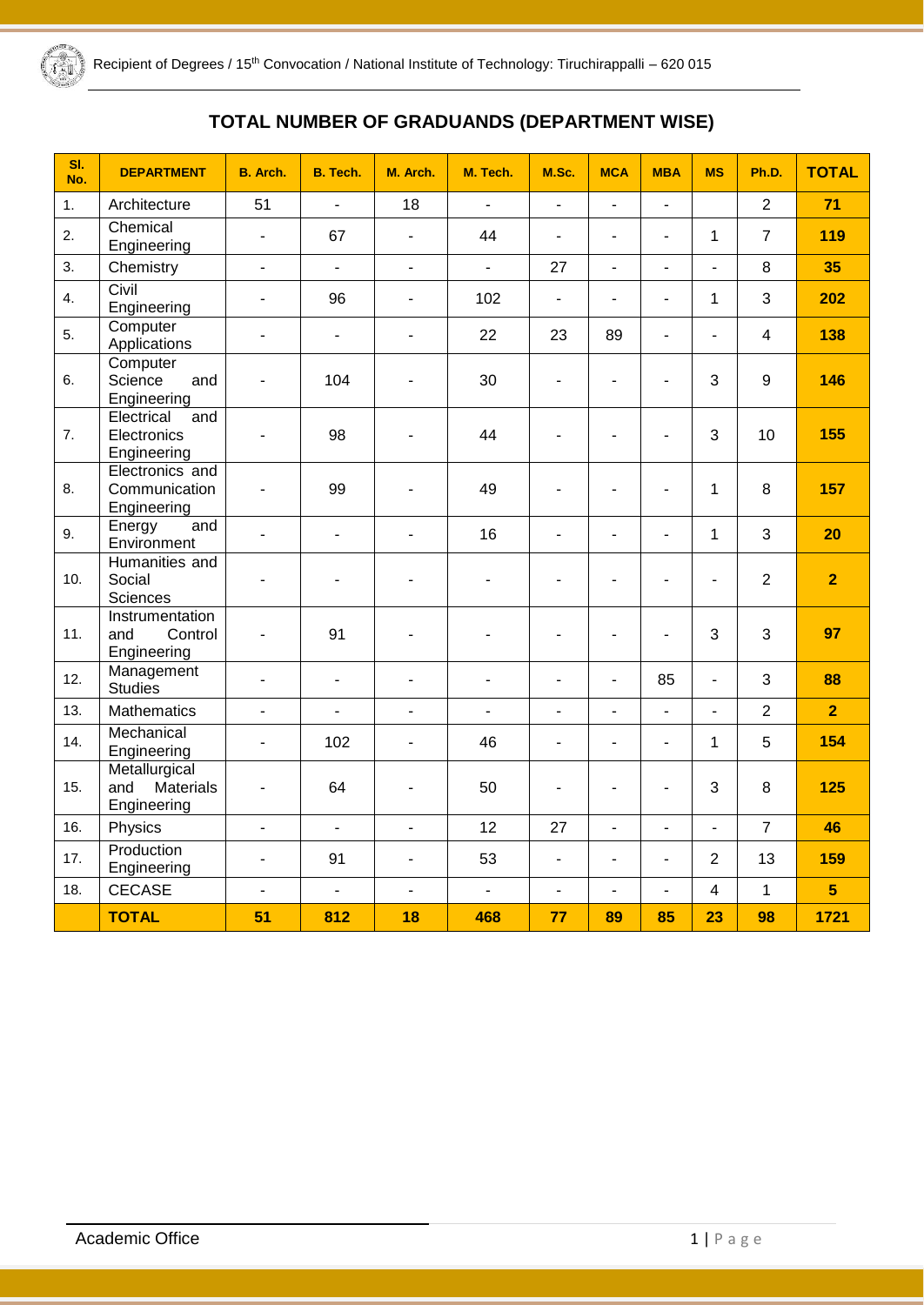

| SI. No.       | <b>Department</b>                             | <b>Number of Graduands</b> |
|---------------|-----------------------------------------------|----------------------------|
| $\mathbf 1$ . | <b>Chemical Engineering</b>                   | 10                         |
| 2.            | Civil Engineering                             | 7                          |
| 3.            | <b>Computer Science and Engineering</b>       | 11                         |
| 4.            | <b>Electrical and Electronics Engineering</b> | 6                          |
| 5.            | Electronics and Communication Engineering     | 9                          |
| 6.            | Instrumentation and Control Engineering       | 5                          |
| 7.            | <b>Mechanical Engineering</b>                 | 13                         |
| 8.            | Metallurgical and Materials Engineering       | 6                          |
| 9.            | <b>Production Engineering</b>                 | 10                         |
|               | <b>Total</b>                                  | 77                         |

### **Number of Graduands with Honors**

### **Number of Graduands with Minor**

| SI. No. | <b>Department (MINOR)</b>                     | <b>Number of Graduands</b> |
|---------|-----------------------------------------------|----------------------------|
| 1.      | Architecture                                  |                            |
| 2.      | <b>Chemical Engineering</b>                   | 1                          |
| 3.      | Chemistry                                     | 11                         |
| 4.      | Civil Engineering                             |                            |
| 5.      | <b>Computer Applications</b>                  | 28                         |
| 6.      | <b>Computer Science and Engineering</b>       | 124                        |
| 7.      | <b>Electrical and Electronics Engineering</b> | 15                         |
| 8.      | Electronics and Communication Engineering     | 15                         |
| 9.      | <b>Energy and Environment</b>                 | 23                         |
| 10.     | <b>Humanities and Social Sciences</b>         | 77                         |
| 11.     | Instrumentation and Control Engineering       |                            |
| 12.     | <b>Management Studies</b>                     | 211                        |
| 13.     | <b>Mathematics</b>                            |                            |
| 14.     | Mechanical Engineering                        | 35                         |
| 15.     | Metallurgical and Materials Engineering       |                            |
| 16.     | Physics                                       | 1                          |
| 17.     | <b>Production Engineering</b>                 | 3                          |
|         | <b>Total</b>                                  | 544                        |